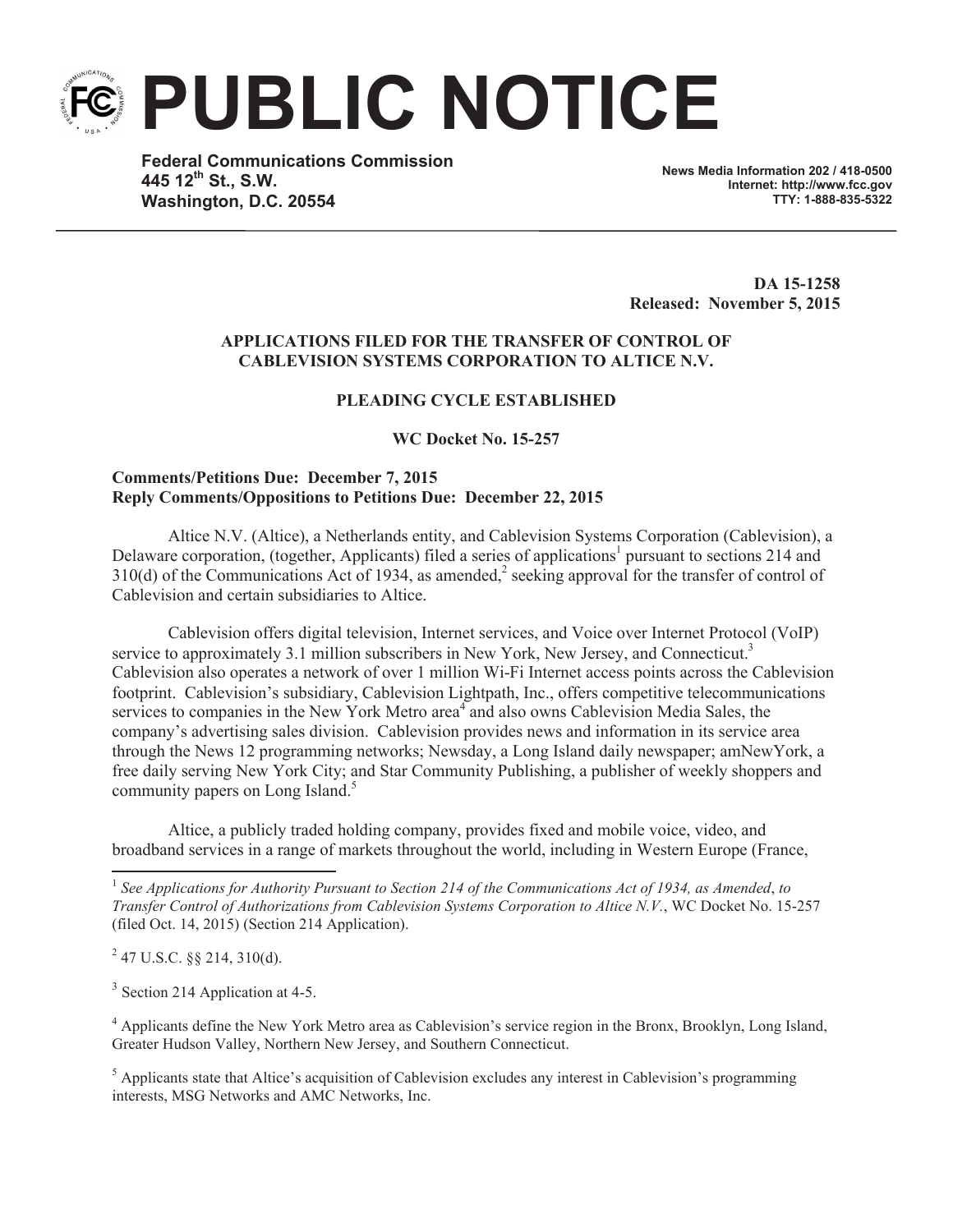Belgium, Luxemburg, Portugal, and Switzerland), Israel, the French Caribbean and Indian Ocean regions, and the Dominican Republic. Altice serves approximately 34.5 million subscribers world-wide. Altice has an application pending before the Commission for the transfer of control of Cequel Corporation (d/b/a Suddenlink Communications) and its subsidiaries to Altice.<sup>6</sup>

Applicants state that, on September 16, 2015, Cablevision and Altice entered into an Agreement and Plan of Merger (Agreement), pursuant to which Altice will acquire 100 percent of the shares of Cablevision.<sup>7</sup> Applicants state that "Altice has formed a chain of three wholly-owned Dutch subsidiaries, with each subsidiary wholly owning the next and the lowest-level entity wholly owning a newly formed Delaware corporation, Neptune Holding US Corp."<sup>8</sup> Applicants provide that Neptune Holding US Corp. wholly owns Neptune Merger Sub Corp. (Merger Sub), also a Delaware corporation.<sup>9</sup> Applicants state that "Merger Sub will be merged with and into Cablevision, after which point Merger Sub will no longer exist as a separate entity."<sup>10</sup> Applicants further state that "Cablevision will be the surviving corporation; it will be 100 percent directly owned by Neptune Holding US Corp. and 100 percent indirectly owned by Altice."<sup>11</sup> Accordingly, after consummation of the proposed transaction, Cablevision will ultimately be majority owned and controlled by Patrick Drahi, a citizen of Israel (approximately a 60.45 percent interest through his indirect ownership interest in Altice). $^{12}$ 

Applicants assert that the proposed transaction is in the public interest.<sup>13</sup> They maintain that Altice's operational expertise, scale, and resources will enable Cablevision to accelerate network investment while maintaining a superior level of reliability and customer support, resulting in a stronger competitor.<sup>14</sup> Applicants further state that Cablevision's customers will benefit from Altice's global experience, which will result in improved service, quality, and value.<sup>15</sup> According to Applicants, the proposed transaction will not create any overlap between competing cable providers and will further enhance competition in the New York market because of Altice's scale and resources. They state that it

<sup>7</sup> Section 214 Application at 5.

8 *Id*.

9 *Id*.

<sup>10</sup> *Id*.

<sup>11</sup> *Id*.

<sup>12</sup> Applicants provide organizational charts depicting pre-closing and post-closing ownership chains. *See* Section 214 Application at 18-19, Attach. A. Applicants state that CPP Investment Board (CPPIB), a Canadian investment management organization that invests in the assets of the Canada Pension Plan, and a group of limited partnerships formed under the laws of Guernsey, United Kingdom, and associated with BC Partners Holdings Limited (BC Partners) exercised the option to indirectly purchase a combined total of 30 percent of Cablevision's shares. Letter from Yaron Dori, Counsel to Altice N.V., to Marlene H. Dortch, Secretary, FCC, WC Docket No. 15-257, at 1 (filed Nov. 2, 2015).

<sup>13</sup> Section 214 Application at 6.

<sup>14</sup> *Id*. at 6-8.

<sup>15</sup> *Id*.

<sup>6</sup> *See Applications Filed for the Transfer of Control of Cequel Corporation d/b/a Suddenlink Communications to Altice S.A.*, WC Docket No. 15-135, Public Notice, 30 FCC Rcd 6442 (WCB/MB/IB/WTB 2015). Applicants state that, assuming consummation of the proposed transaction with Suddenlink, Altice will offer cable television, broadband services, VoIP services, and competitive telecommunications services to 1.5 million subscribers in the 17 states in which Suddenlink operates. Applicants state that Cablevision does not own network facilities or operate in any of those states.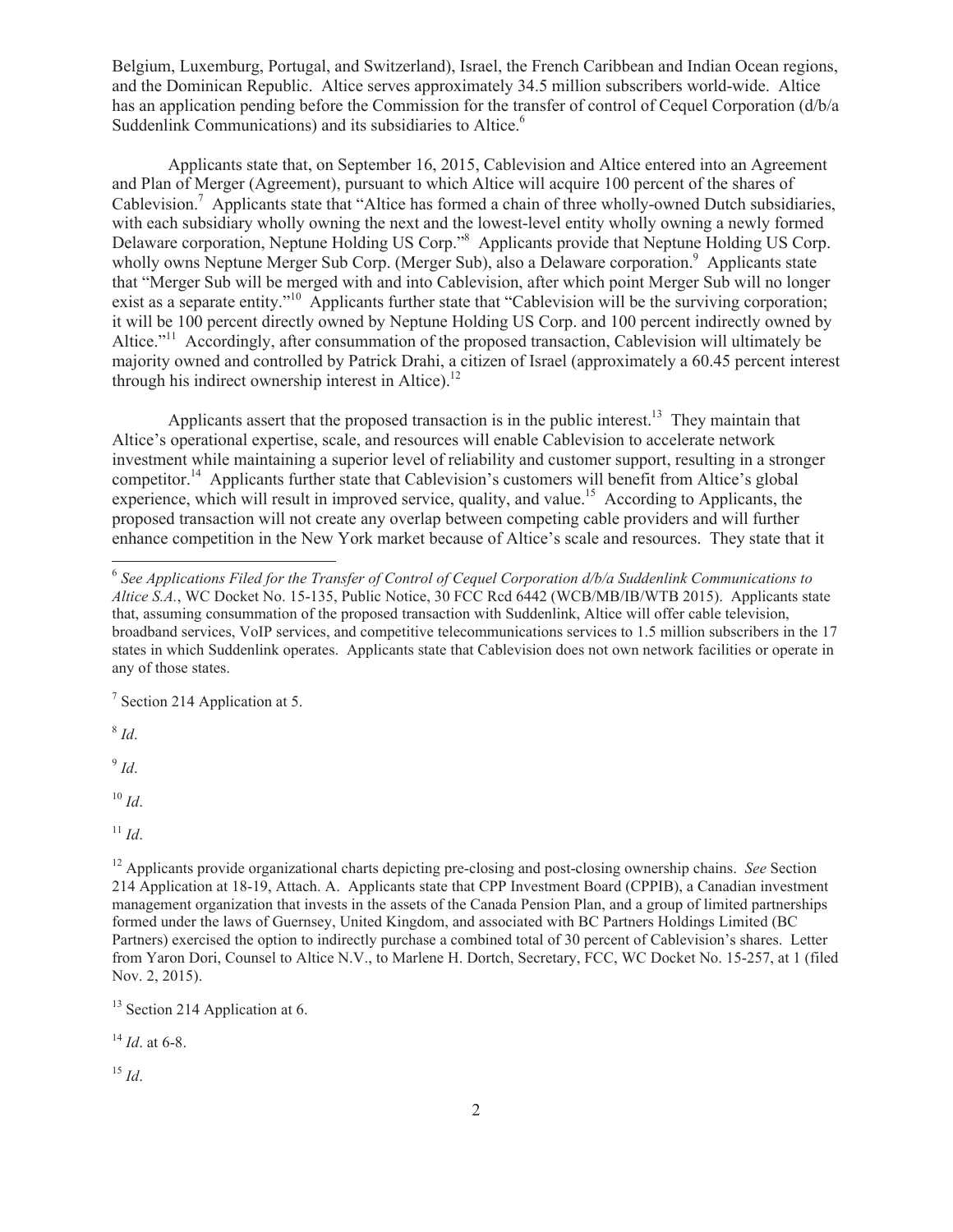will reduce vertical integration in the U.S. cable distribution and programming market by separating control over Cablevision's systems and the News 12 Networks' local news operations, which Altice will acquire, from Cablevision's programming interests, which Altice will not acquire.

# **SECTION 214 AUTHORIZATIONS**

### **A. International**

The application for consent to the transfer of control of certain international section 214 authorizations from Cablevision to Altice has been assigned the file number listed below.

| <b>File Number</b>       | <b>Authorization Holder</b> | <b>Authorization Number</b> |
|--------------------------|-----------------------------|-----------------------------|
| $ITC-T/C-20151014-00237$ | Cablevision Lightpath, Inc. | ITC-214-19940128-00025      |

## **B. Domestic**

The Applicants filed an application to transfer control of domestic section 214 authority in connection with the proposed transaction. In light of the multiple applications pending before the Commission with respect to this transaction and the public interest review associated with them, the domestic transfer of control application is not subject to streamlined treatment.<sup>16</sup>

# **SECTION 310(d) APPLICATIONS**

The applications for consent to the transfer of control of a license under section 310(d) have been assigned the file numbers listed below.

# **A. Wireless Authorizations**

| <b>File Number</b> | <b>Licensee</b>                 | <b>Lead Call Sign</b> |
|--------------------|---------------------------------|-----------------------|
| 0006967948         | Cablevision of Brookhaven, Inc. | <b>KRZ668</b>         |
| 0006967949         | Samson Cablevision Corp.        | <b>KXS838</b>         |
| 0006967950         | <b>CSC Holdings LLC</b>         | WPMM936               |
| 0006967951         | Cablevision Lightpath, Inc.     | WPZT765               |
| 0006967952         | CSC Transport, Inc.             | WQLC623               |
| 0006967953         | News 12 Company                 | WPTG869               |
| 0006967954         | Newsday LLC                     | WQJE942               |
| 0006974362         | CSC Transport, Inc.             | 501cy                 |

<sup>16</sup> *See* 47 C.F.R. § 63.03(c)(1).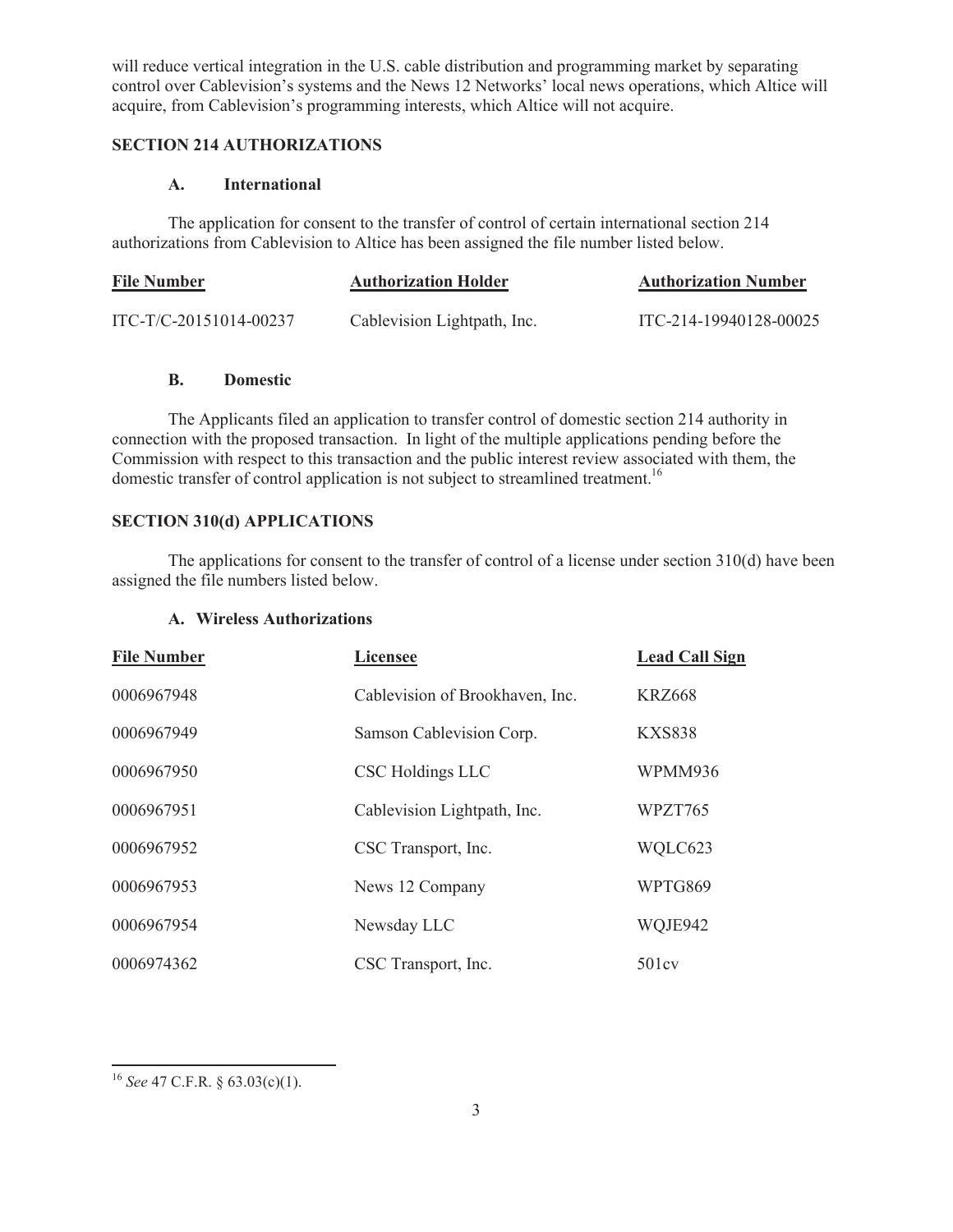#### **PART 78 -- CABLE TELEVISION RELAY SERVICES (CARS)**

| <b>Licensee</b>                                | <b>Lead Call Sign</b>              |
|------------------------------------------------|------------------------------------|
| Cablevision Systems Long Island<br>Corporation | <b>WLY-427</b>                     |
| News 12 Connecticut LLC                        | KB-60118                           |
| News 12 Company                                | KD-55020                           |
|                                                | KD-55021                           |
|                                                | KD-55023                           |
| News 12 Company                                | KD-55025                           |
| News 12 Company                                | KD-55029                           |
|                                                | News 12 Company<br>News 12 Company |

#### **PART 25 – SATELLITE EARTH STATION LICENSES**

| <b>File Number</b>     | <b>Licensee</b>           | <b>Lead Call Sign</b> |
|------------------------|---------------------------|-----------------------|
| SES-T/C-20151014-00679 | News 12 Connecticut LLC   | E010213               |
| SES-T/C-20151014-00690 | News 12 The Bronx, L.L.C. | E040308               |
| SES-T/C-20151014-00691 | News 12 New Jersey L.L.C. | E110121               |
| SES-T/C-20151014-00692 | News 12 Westchester LLC   | E110020               |
| SES-T/C-20151014-00693 | News 12 Company           | E940183               |
|                        |                           |                       |

#### **GENERAL INFORMATION**

The applications referenced herein have been found, upon initial review, to be acceptable for filing. The Commission reserves the right to return any application if, upon further examination, it is determined to be defective and not in conformance with the Commission's rules and policies. Interested parties may file comments **on or before December 7, 2015,** and reply comments **on or before December 22, 2015.**

Pursuant to sections 1.415 and 1.419 of the Commission's rules, 47 CFR §§ 1.415, 1.419, interested parties may file comments and reply comments on or before the dates specified above. Comments may be filed using the Commission's Electronic Comment Filing System (ECFS). *See Electronic Filing of Documents in Rulemaking Proceedings*, 63 FR 24121 (1998).

- Electronic Filers: Comments may be filed electronically using the Internet by accessing the ECFS: http://apps.fcc.gov/ecfs/.
- Paper Filers: Parties who choose to file by paper must file an original and one copy of each filing. If more than one docket or rulemaking number appears in the caption of this proceeding, filers must submit two additional copies for each additional docket or rulemaking number.

Filings can be sent by hand or messenger delivery, by commercial overnight courier, or by firstclass or overnight U.S. Postal Service mail. All filings must be addressed to the Commission's Secretary, Office of the Secretary, Federal Communications Commission.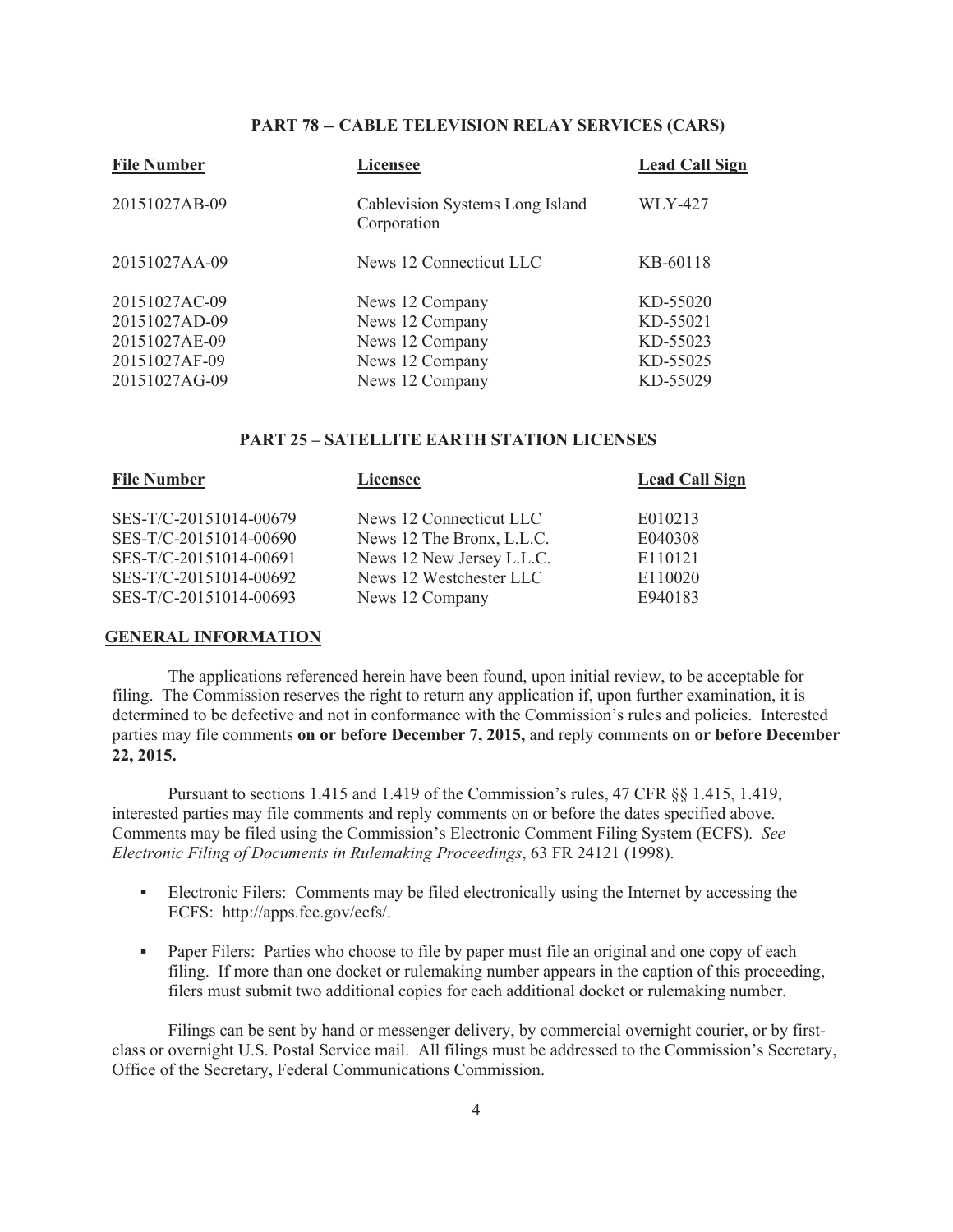- · All hand-delivered or messenger-delivered paper filings for the Commission's Secretary must be delivered to FCC Headquarters at  $445 \frac{12^{th}}{S}t$ , SW, Room TW-A325, Washington, DC 20554. The filing hours are 8:00 a.m. to 7:00 p.m. All hand deliveries must be held together with rubber bands or fasteners. Any envelopes and boxes must be disposed of before entering the building.
- Commercial overnight mail (other than U.S. Postal Service Express Mail and Priority Mail) must be sent to 9300 East Hampton Drive, Capitol Heights, MD 20743.
- U.S. Postal Service first-class, Express, and Priority mail must be addressed to  $445 \times 12^{th}$  Street. SW, Washington DC 20554.

People with Disabilities: To request materials in accessible formats for people with disabilities (braille, large print, electronic files, audio format), send an e-mail to fcc504@fcc.gov or call the Consumer & Governmental Affairs Bureau at 202-418-0530 (voice), 1-888-835-5322 (tty).

## **In addition, provide one copy of each pleading to each of the following**:

- 1) Neil Dellar, Office of General Counsel, TransactionTeam@fcc.gov;
- 2) Dennis Johnson, Wireline Competition Bureau, dennis.johnson@fcc.gov;
- 3) Sumita Mukhoty, International Bureau, Sumita.mukhoty@fcc.gov;
- 4) David Krech, International Bureau, david.krech@fcc.gov;
- 5) Clay DeCell, International Bureau, clay.decell@fcc.gov;
- 6) Brendan Holland, Media Bureau, brendan.holland@fcc.gov;
- 7) Jeffrey Neumann, Media Bureau, jeffrey.neumann@fcc.gov;
- 8) Linda Ray, Wireless Telecommunications Bureau, linda.ray@fcc.gov;
- 9) Jeffrey Tobias, Wireless Telecommunications Bureau, jeff.tobias@fcc.gov

The proceeding in this Notice shall be treated as a "permit-but-disclose" proceeding in accordance with the Commission's *ex parte* rules.<sup>17</sup> Persons making *ex parte* presentations must file a copy of any written presentation or a memorandum summarizing any oral presentation within two business days after the presentation (unless a different deadline applicable to the Sunshine period applies). Persons making oral *ex parte* presentations are reminded that memoranda summarizing the presentation must (1) list all persons attending or otherwise participating in the meeting at which the *ex parte*  presentation was made, and (2) summarize all data presented and arguments made during the presentation. If the presentation consisted in whole or in part of the presentation of data or arguments already reflected in the presenter's written comments, memoranda or other filings in the proceeding, the presenter may provide citations to such data or arguments in his or her prior comments, memoranda, or other filings (specifying the relevant page and/or paragraph numbers where such data or arguments can be found) in lieu of summarizing them in the memorandum. Documents shown or given to Commission staff during *ex parte* meetings are deemed to be written *ex parte* presentations and must be filed consistent with rule 1.1206(b), 47 C.F.R. § 1.1206(b). Participants in this proceeding should familiarize themselves with the Commission's *ex parte* rules.

To allow the Commission to consider fully all substantive issues regarding the Applications in as timely and efficient a manner as possible, petitioners and commenters should raise all issues in their initial

<sup>17</sup> 47 C.F.R. §§ 1.1200 *et seq.*